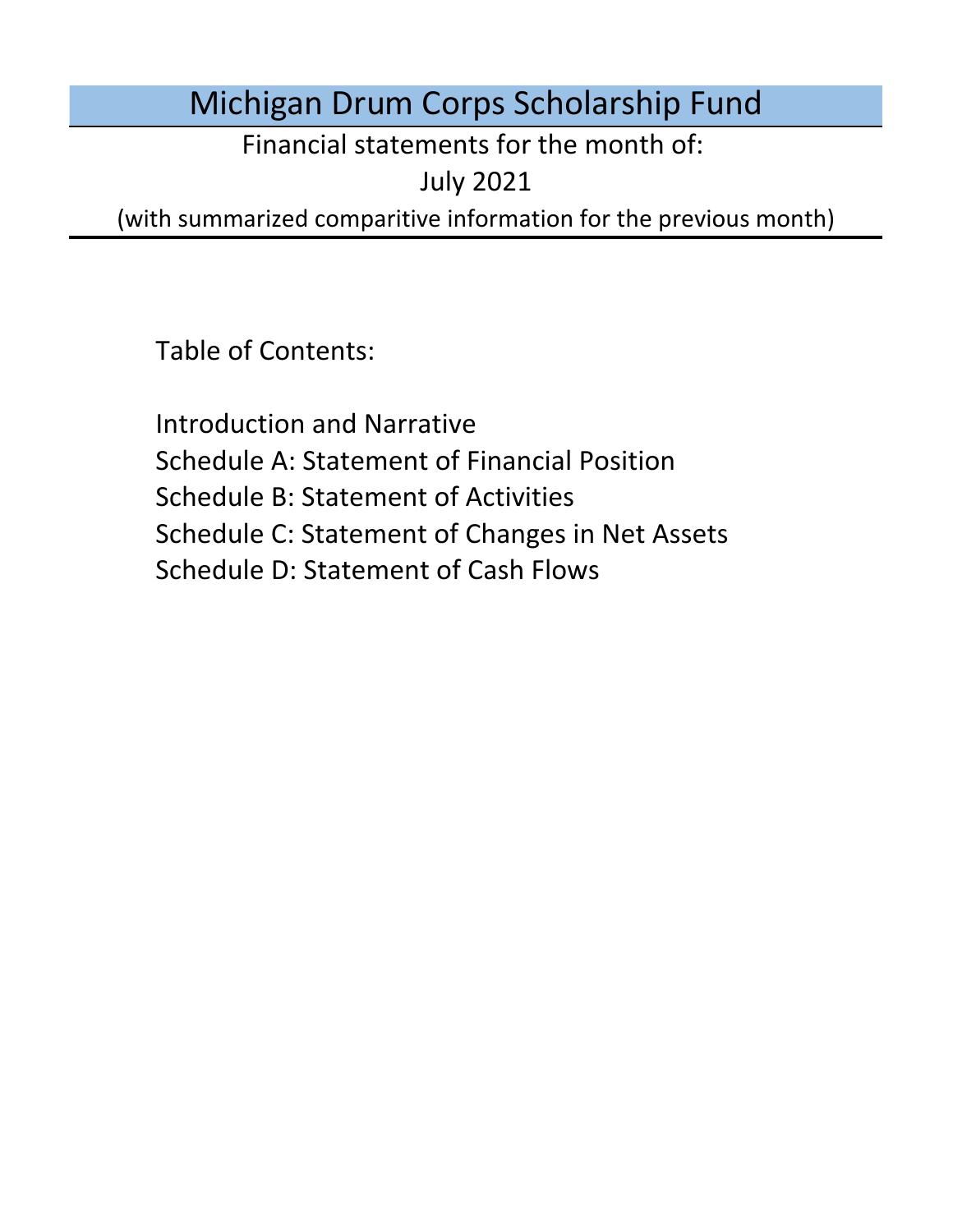### Introduction Introduction Introduction

<u>Introduction</u><br>July marked the first month of the drum corps season with live shows across multiple states and, as of August 15<sup>th</sup>, the <u>Introduction</u><br>July marked the first month of the drum corps season with live shows across multiple states and, as of August 15<sup>th</sup>, the<br>season has concluded without any major outbreak of COVID-19 within a corps (to our kn reaching out to our sponsored students to congratulate them on a successful season and to receive their testimonies currently being considered with updates planned for the next Board of Directors meeting. The next Board of Directors meeting. The next Board of Directors meeting. The next Board of Directors meeting. The next Board of Dire about the 2021 season! season out of concerns for member safety. While the financial impact is still being quantified, the board of the board of the board of the board of the board of the board of the board of the board of the board of the board Board and the studients may not be able to participate due to participate due to student teaching requirements may not be able to participate due to student teaching requirements may not be able to student the student of t On December 3rd, 2020, Drum Corps International announced plans for events at Lucas Oil Stadium in Indianapolis, IN about the Loll Season.' March 2021 Scason: President Biden announced that the United States is on pace to produce enough vacanteers to supply all the United States is on pace to supply all the United States is on pace to supply all the United Sta

Work continues on the Jason Fritz Memorial Scholarship that will be disbursed through the Michigan Drum Corps<br>Scholarship Fund Fundational island off for teach's and summed during lith hath sixtually and in accree at his memorial in Comstock. The board h the Battle Creek Community Foundation and Community Foundation of Southeastern Michigan, conditional on<br>minimum fund balances. Currently we have received \$6.450.78 in donations to the endowment and have an minimum fund balances. Currently we have received \$6,450.78 in donations to the endowment and have an des on the Jason Fritz Memorial Scholarshi<br>Fund. Fundraising kicked off for Jason's enc<br>Comstock. The board has also discussed po<br>eek Community Foundation and Communi work continues on the Jason Fritz wemonal scholarship that will be disbursed through the witchigan Drum Corps<br>Scholarship Fund. Fundraising kicked off for Jason's endowment during July both virtually and in person at his<br>m additional \$1,500 in matching funds available for use in future fundraising efforts. The fundraising campaign will<br>remain open through September and we will invest all funds in an endowment during October. remain open through September and we will invest all funds in an endowment during October. Scholarship Fund. Fundraising Kicked on 101 Jason's endowment during July both Virtually and in person at his<br>memorial in Comstock. The board has also discussed potential endowment managers with leading candidates such as<br> hout any major outbreak of COVID-19 within a corps (to our knowledge). The Board will be<br>cored students to congratulate them on a successful season and to receive their testimonies<br>son Fritz Memorial Scholarship that will rum corps season with live shows across multiple states and, as of August 15<sup>m</sup>, 15m<br>ajor outbreak of COVID-19 whitin a corps (to our knowledge). The Board will be comparable to congratulate them on a successful season and Work continues on the Jason Fritz Memorial Scholarship that will be disbursed through the Michigan Drum Corps Battle Creek Community Foundation and Community Foundation of Southeastern Michigan, conditional on<br>imum fund balances. Currently we have received \$6,450.78 in donations to the endowment and have an<br>itional \$1,500 in match virtual open infough beptent der and well as invest as fands in an endowment daring october. the battle creek community Foundation and community Foundation or Southeastern Micrigan, conditional on<br>minimum fund balances. Currently we have received \$6,450.78 in donations to the endowment and have an odditional prijoto in matering rando avandbre for doe in ratare randnaising enorts. The randnaising campaign wi<br>romain onon through Contembor and we will invest all funds in an andoument during October. platforms for virtual instruction and are will invest an rands in an endowment daring occurer. remain open through September and we will invest all funds in an endowment during October. fully vacacinated people that include the ability to gather or conduct and  $\alpha$  masked the ability to gather or conduct  $\alpha$ International in Comstock. The board has also discussed potential endowment managers with reading candidates such<br>the Pattle Coach Community Econdition and Community Econdition of Continue Michigan, conditional on capacity limits outdoors, indoor restrictions will be raised to 50% capacity, and social gatherings will be regulated by venue. Continues on the Jason Fritz ivienional scholarship that will be ulsoursed through the ivitenigan brunr Corp<br>Colorado to Franklin be a protective measures for the protective measures for the protective measures for ocholarship Punu. Punuraishig Kicked on Tor Jason's endowment during July both Virtually and in person at his<br>Receiverably Corpstant, The home has also discussed rectantial and concern management has disc associated as m memorial in comstock. The board has also discuss theater broadcast on July 15th but in Lieu of the Season of the season of the previous years they will be an i<br>Weak another case they have finite Massented Calculated they will be altabased they will be a Michigan Davis. Work continues on the Jason Fritz Memorial Scholarship that will be disbursed through the Michigan Drum Corps<br>Sale also have a late of the state of the state of the state of the state of the state of the state of the state scholarship nono. Fundraising Kicked on Tor Jason's endowment during July both Virtually and in person at his<br>In capacitatio Constant, The has of has also discussed notatiel and summatures are not the localing and ideas wi memorial in Comstock. The board has also discussed potential endowment managers with leading candidates such as<br>the Pattle Cuash Community Foundation and Community Foundation of Coutherstow Michigan, conditional and that the first month of the drum corps eason with live shows across multiple states and, as of August 15<sup>th</sup>, the the drum corps and the tracting out to compartuint them on a successful season and to receive their testimon

The scholarship fund received no new scholarship applications during July. Between our sponsored students from<br>2020 and this year's sponsored students, we have a total of four students marching with three corps this summer 2020 and this year's sponsored stadents, we have a total of four stadents marehing with three corps this summer<br>Jaden McCallum and Echo Bennett with Phantom Regiment, Abbey Trach with River City Rhythm, and Kaitlyn Colyer with the Madison Scouts. To date, Crossmen has not responded to refund requests through they participated in the Program related expenses did not change during January. Administrative expenses are up \$6.00 for the Financial Narrations during the scholars of the scholarshistical The Scholarship The scholarship fund received no new scholarship applications during July. Between our sponsored students from<br>The scholarship fund received  $2021$  season.  $\frac{1}{205}$  of the total cash on the total cash on  $\frac{1}{205}$  cash on  $\frac{1}{205}$  cash on  $\frac{1}{205}$  cash on  $\frac{1}{205}$  cash on  $\frac{1}{205}$  cash on  $\frac{1}{205}$  cash on  $\frac{1}{205}$  cash on  $\frac{1}{205}$  cas The scholarship fund received no new scholarship applications during July. Between our sponsored students from Donations: 0 donations received during May. Pfizer's announcement and the WHO resources. opted to forego the 2021 season and focus on a return to full operations in 2022. 2021 season. ed corps in a bubble to limit the spread of the spread of the virus. The virus of the virus of the virus of the virus of the virus of the virus of the virus of the virus of the virus of the virus of the virus of the virus **Financial Recap** Monthly Financial Recap  $p_{\rm 2021}$  season. The board will continue to monitor the state of the marching arts and will provide and will provide and will provide a marchine  $p_{\rm 202}$ of the marching arts arts are marching updates to all interested parties as more information becomes as more information becomes available. program and no ensembles have an in-person activities to date. Of our five sponsored programs, the sponsored programs, the sponsored programs, the sponsored programs, the sponsored programs, the sponsored programs, the spo rolled yo, isolite in done<br>use in future fundrais<br>st all funds in an endo<br>papplications during J<br>e a total of four studer<br>Regiment, Abbey Tra  $2021$  season. Madison Scouts, and Phantom Regiment have all announced they will be attending the events in events in the events in the events in the events in the events in the events in the events in the events in the ev die scholarship runu received no new scholarship applications during Jury. Between our sponsored students, and  $2021$  season. The University of Michigan who will be matched with the Madison Scouts. The board chair has board chair has board chair has board chair has board chair has board chair has board chair has board chair has boa creation of an endowment for perpetual scholarships). More information will be provided as we receive feedback fire scribial ship furior. from the 2021 season. And has confirmed that Abbey Trach is participated that Abbey Trach is participated that Abbey Trach is participated with River City Rhythm and Jaden is participated with River City Rhythm and Jaden i  $T_{\rm tot}$  and the endowment with the endowment with the endowment with the endowment with the endowment with the endowment with the endowment with the endowment with the endowment with the endowment with the endowment with The scholarship fund received no new scholarship applications during July. Between our sponsored students from<br>2020 and this weak's assessmed students we have a tatel of four students membigs with these same this assessme  $f(2021)$  season.

### monthly Digital Ocean involves charged to the business checking account. Program expected to the business are expected to the business checking account. Program expected to the business are expected to the business are exp expenses are up the monthly Digital Ocean involvements charged to the monthly Digital Ocean involvements check<br>In the business checking account of the business checking account of the business checking account. In the busi Disbursements: 0 program related disbursements during May. Monthly Financial Recap updates to all interested parties as more information is available. Crossmen, Madison Scouts, and Phantom Regiment have all announced they will be attending the events in Indianapolis. The board continues to monitor the state of the marchinese state of the marchinese updates to all interested updates to all interested updates to all interested updates to all interested updates to all intere Indianapolis. The board continues to monitor the state of the marching arts and will provide updates to all interested  $b$  sponsored students from the 2020 season and has confirmed that Abbey Trach is  $\mathcal{L}$  $\frac{m}{2}$  mandal with River Callum with  $R$  $\mathcal{L}_{\text{max}}$  with  $\mathcal{L}_{\text{max}}$  received a  $\mathcal{L}_{\text{max}}$ <u>Financial Recap</u> summer: Jaden McCallum and Echo Bennett with Phantom Regiment, Abbey Trach with River City Rhythm, and Kaitlyn Colored With the Madison Scott with the Madison Scott still not receipt to the Madison Scott of reduction receipt to the Crossmen of the Madison Scott of the Crossmen of the Crossmen of the Crossmen of the Crossmen of the

Liquid assets on hand:  $$1.593.77$ Einancial Recap<br>Liquid assets on hand: \$1,593.77 Liquid assets on hand: \$1,593.77<br>-  $\sim$  1.1  $\sim$  2.1  $\sim$  2.1  $\sim$  2.1  $\sim$  2.1  $\sim$  2.1  $\sim$  2.1  $\sim$  2.1  $\sim$  2.1  $\sim$  2.1  $\sim$  2.1  $\sim$  2.1  $\sim$  2.1  $\sim$  2.1  $\sim$  2.1  $\sim$  2.1  $\sim$  2.1  $\sim$  2.1  $\sim$  2.1  $\sim$  2.1  $\sim$  2 following the annual meeting of voting drum corps directors in January 2021. The board will continue to monitor the board will continue to monitor the board will continue to monitor the board will continue to monitor the Cavaliers, Colts, Madison Scouts, and Phantom Regiment in their respective home regions. All of our sponsored

Liquid assets on nand. 51,595.77<br>Donations: 31 donations received in July.

Disbursements: 0 program related disbursements during July. 2 program related disbursements have been made thi<br>fiscal year. We paid the \$315.00 disbursement for Kaitlyn Colyer to the Madison Scouts in May and it was deposi by the corps in June. Echo's \$400.00 disbursement was approved and paid but has yet to be deposited by the corps.<br>Prepaid adjustments were made dwing May to researche the wee of lader's and Abbay's 2020 example his familie Donations. SI donations received in July.<br>Disbursements: 0 program related disbursements during July. 2 program related disbursements have been made this<br>fiscal vear. We paid the \$315.00 disbursement for Kaitlyn Colver to Prepaid adjustments were made during May to recognize the use of Jaden's and Abbey's 2020 sponsorships for the<br>2021 season Unrestricted Funds in accordance with General lyses in the United States. The United States in the United States. The United States in the United States. The United States in the United States. The United States. The Unite Donations: 31 donations received in July.<br>Disbursements: 0 program related disbursements during July. 2 prog  $\sim$  1021 season. preceived in July.<br>
m related disbursements during July. 2 progress 315.00 disbursement for Kaitlyn Colyer to tho's \$400.00 disbursement was approved and<br>
re made during May to recognize the use of J September – August though the bylaws stated that the organization organization organization is declared for the organization of  $\sim$ Donations. Se donations received in sury.<br>Disbursements: 0 program related disbursements during July. 2 program related disbursements have been made this Disbursements: 0 program related disbursements during October. 0 program related disbursements made this fiscal year. \$1,590 in prepaid tuition has been rolled forward into the 2021 season due to the 2021 season. Disbursements: 0 program related disbursements during April. 0 program related disbursements made this fiscal year. by the corps in June. Preparad adjustments were made during May for Jaden's and Abbey's sponsorships to recognize to recognize to recognize to recognize to recognize to recognize the construction of the construction of the by the corps in June. Echo's \$400.00 disbursement was approved and paid but has yet to be deposited by the corps.<br>Prepaid adjustments were made during May to recognize the use of Jaden's and Abbey's 2020 sponsorships for t Prepaid adjustments were made during May to recognize the use of Jaden's and Abbey's 2020 sponsorships for the 2021 season.

### the 2021 season. Administrative expenses are up \$6.000 for the monthly Digital Ocean invoice charged to the mon<br>The monthly Digital Ocean invoice charged to the monthly Digital Ocean invoice charged to the monthly Digital the business checking account the cancellation of the 2020 season, program experience are expenses are expenses are expected and the 2020 season, program experience are expected as  $\alpha$ **Example 2018 Example 2018 Contract 2019 Contract 2019 Contract 2019 Contract 2019 Contract 2019 Contract 2019 Contract 2019 Contract 2019 Contract 2019 Contract 2019 Contract 2019 Contract 2019**  $t_{\text{minomial}}$   $\alpha$ 2021 season due to the 2020 season cancellation, the 2020 season cancellation of the 2020 season cancellation, the 2020 season cancellation, the 2020 season cancellation, the 2020 season cancellation of the 2020 season can  $t_{\text{noncl}}$   $\text{N}_{\text{uncl}}$

July marked the tenth month of operations for the fund in our second fiscal year. Cash for the month is \$3,310.85 higher than June. \$205 of the total cash on hand is currently restricted to maintain minimum reserve requirements No funds are currently restricted by outside donors. All restrictions made by the Board are included under and \$3,798.41 is restricted for the Jason Fritz Memorial Endowment. November marked the second month of operations for the fund in our second fiscal year. Cash for the month is Program related expenses did not change during November. Administrative expenses are up \$24.45 for the monthly February mathematic month of operations for the fund in our second fiscal year. Cash for the month is  $6.00$ and \$3,798.41 is restricted for the Jason Fritz Memorial Endowment.

Program related expenses had no activity during July. Administrative expenses are up \$137.56 for the monthly Digital Ocean invoice, website domain name renewal, business cards, logo design services, and PayPal fees. No funds are currently restricted by outside donors. All restrictions made by the Board are included under Program related expenses had no activity during July. Administrative expenses are up \$137.56 for the monthly Digital

\$3,739.74 of contributions (net of fees) are restricted by donors for the Jason Fritz Memorial Endowment and will be<br>وي المناطق المسلمان المسلمين المسلمين المسلمين المسلمين المسلمين المسلمين المسلمين المسلمين المسلمين المس permanently restricted as the corpus for the future endowment. Endowment earnings will be separately classified and<br>Interval purilable for use and hefacthe courses of the Jacon Fritz Margarial Scholarship, subject to suril become available for use solely for the purpose of the Jason Fritz Memorial Scholarship, subject to availability of funds and applicant interest. Unused funds will be reinvested in the corpus of the endowment. All funds are managed in Unrestricted Funds in accordance with Generally Accepted Accounting Principles in the United States. accordance with Generally Accepted Accounting Principles in the United States. \$3,739.74 of contributions (net of fees) are restricted by donors for the Jason Fritz Memorial Endowment and will be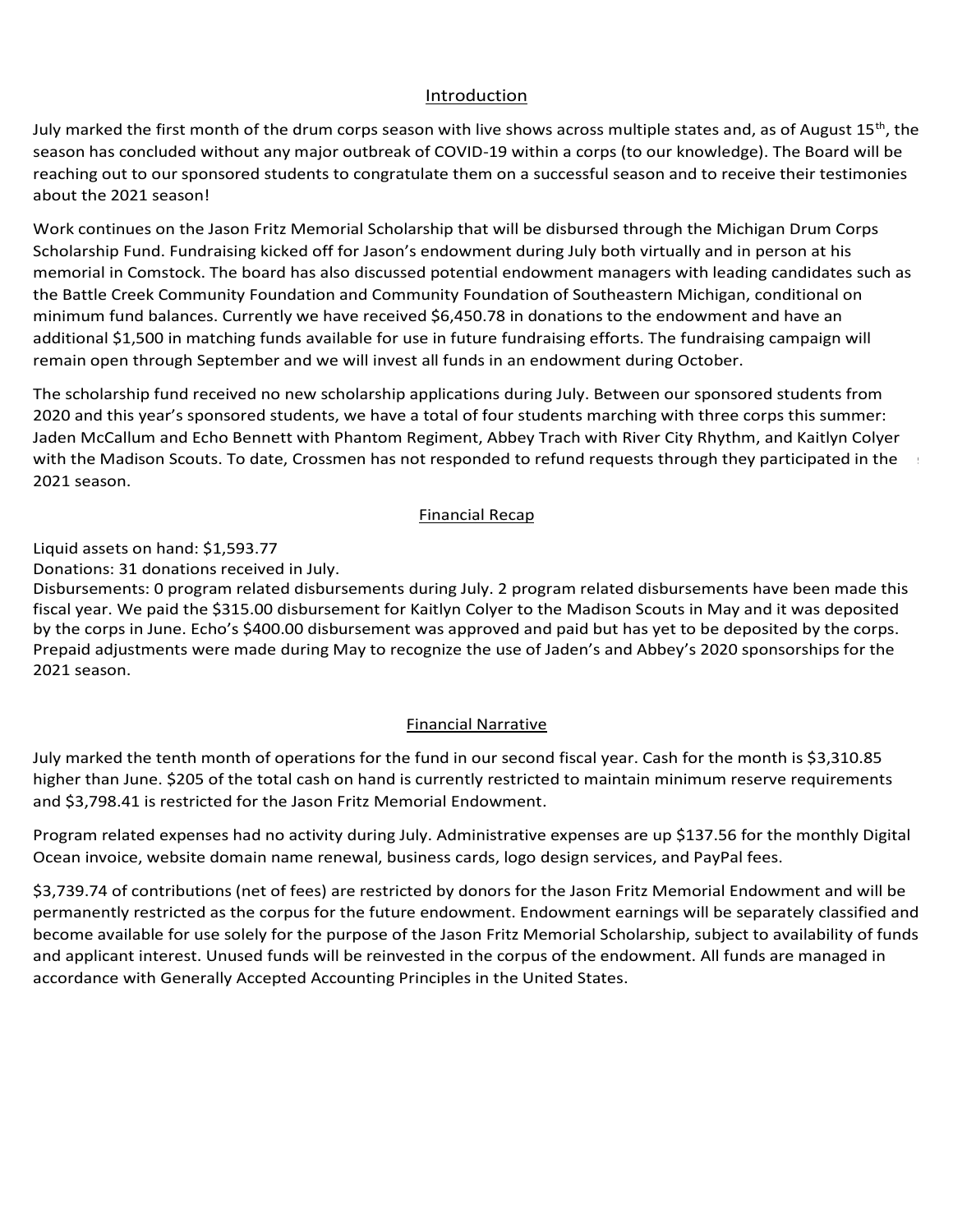### **Michigan Drum Corps Scholarship Fund 4:00 PM Statement of Financial Position 19705/2021**

**As of July 31, 2021 Accrual Basis Accrual Basis** 

|                                             | <b>Jul 2021</b> | <b>Jun 2021</b> |
|---------------------------------------------|-----------------|-----------------|
| <b>ASSETS</b>                               |                 |                 |
| <b>Current Assets</b>                       |                 |                 |
| Cash                                        |                 |                 |
| <b>Checking Account</b>                     | 5,506.18        | 2,195.33        |
| <b>Savings Account</b>                      | 91.00           | 91.00           |
| <b>Less: Reserve Requirements</b>           | (205.00)        | (205.00)        |
| <b>Less: Restricted Funds for Endowment</b> | (3,798.41)      | 0.00            |
| <b>Total Unrestricted Cash</b>              | 1,593.77        | 2,081.33        |
| <b>Restricted Cash</b>                      | 4,003.41        | 205.00          |
| <b>Total Checking/Savings</b>               | 5,597.18        | 2,286.33        |
| <b>Accounts Receivable</b>                  |                 |                 |
| <b>Accounts Receivable</b>                  | 0.00            | 0.00            |
| <b>Pledges Receivable</b>                   | 0.00            | 0.00            |
| <b>Allowance for Uncollectibles</b>         | 0.00            | 0.00            |
| <b>Total Accounts Receivable</b>            | 0.00            | 0.00            |
| <b>Total Current Assets</b>                 | 5,597.18        | 2,286.33        |
| <b>Fixed Assets</b>                         |                 |                 |
| Property, Plant, & Equipment                | 0.00            | 0.00            |
| <b>Total Fixed Assets</b>                   | 0.00            | 0.00            |
| <b>Other Assets</b>                         |                 |                 |
| <b>Marketable Securities</b>                | 0.00            | 0.00            |
| <b>Prepaid Expenses</b>                     | 500.00          | 500.00          |
| <b>Other Assets</b>                         | 0.00            | 0.00            |
| <b>Security Deposits</b>                    | 0.00            | 0.00            |
| <b>Endowments</b>                           | 0.00            | 0.00            |
| <b>Total Other Assets</b>                   | 500.00          | 500.00          |
| <b>TOTAL ASSETS</b>                         | 6,097.18        | 2,786.33        |
| <b>LIABILITIES &amp; EQUITY</b>             |                 |                 |
| Liabilities                                 |                 |                 |
| <b>Current Liabilities</b>                  |                 |                 |
| <b>Accounts Payable</b>                     | 0.00            | 400.00          |
| <b>Total Accounts Payable</b>               | 0.00            | 400.00          |
| <b>Other Current Liabilities</b>            |                 |                 |
| <b>Salaries and Wages Payable</b>           | 0.00            | 0.00            |
| <b>Total Other Current Liabilities</b>      | 0.00            | 0.00            |
| <b>Total Current Liabilities</b>            | 0.00            | 400.00          |
| <b>Long Term Liabilities</b>                |                 |                 |
| <b>Notes Payable</b>                        | 0.00            | 0.00            |
| <b>Total Long Term Liabilities</b>          | 0.00            | 0.00            |
| <b>Total Liabilities</b>                    | 0.00            | 400.00          |
| <b>Equity</b>                               |                 |                 |
| <b>Unrestricted Net Assets</b>              | 2,357.44        | 2,386.33        |
| <b>Donor Restricted Net Assets</b>          | 3,739.74        | 0.00            |
| <b>Total Equity</b>                         | 6,097.18        | 2,386.33        |
| <b>TOTAL LIABILITIES &amp; EQUITY</b>       | 6,097.18        | 2,786.33        |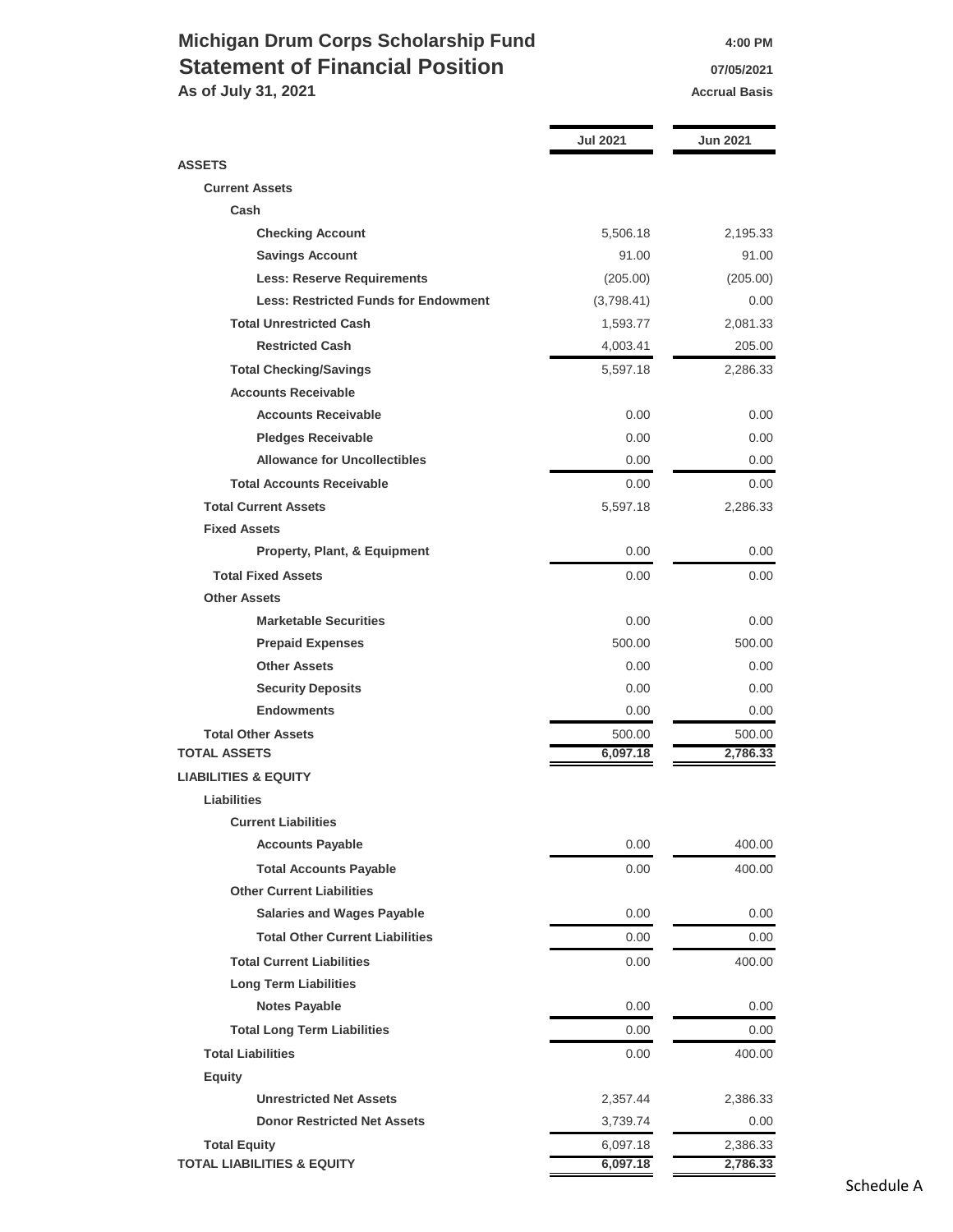### **Michigan Drum Corps Scholarship Fund 1.00 PM** 4:00 PM **Statement of Activities 07/05/2021 July 2021 Accrual Basis**

|                                      | <b>Jul 2021</b> | <b>Jun 2021</b> | <b>Year to Date</b> |
|--------------------------------------|-----------------|-----------------|---------------------|
| <b>Ordinary Income/Expense</b>       |                 |                 |                     |
| Income                               |                 |                 |                     |
| <b>Contributions</b>                 |                 |                 |                     |
| <b>Individual Contributions</b>      | 3,848.41        | 0.00            | 5,353.41            |
| <b>Corporate Contributions</b>       | 0.00            | 0.00            | 0.00                |
| <b>Gifts in Kind</b>                 | 0.00            | 0.00            | 0.00                |
| <b>Total Contributions</b>           | 3,848.41        | 0.00            | 5,353.41            |
| <b>Major Gifts</b>                   | 0.00            | 0.00            | 0.00                |
| <b>Investments</b>                   |                 |                 |                     |
| <b>Interest Income</b>               | 0.00            | 0.00            | 0.00                |
| <b>Investments</b>                   | 0.00            | 0.00            | 0.00                |
| <b>Other Income</b>                  | 0.00            | 0.00            | 0.00                |
| <b>Total Investments</b>             | 0.00            | 0.00            | 0.00                |
| <b>Other Income</b>                  | 0.00            | 0.00            | 0.00                |
| <b>Total Income</b>                  | 3,848.41        | 0.00            | 5,353.41            |
| <b>Expense</b>                       |                 |                 |                     |
| <b>Program Expenses</b>              |                 |                 |                     |
| <b>Auditions &amp; Camp Fees</b>     | 0.00            | 0.00            | 0.00                |
| <b>Member Tuition</b>                | 0.00            | 400.00          | 1,405.00            |
| <b>Other Program Expenses</b>        | 0.00            | 0.00            | 0.00                |
| <b>Total Program Expenses</b>        | 0.00            | 400.00          | 1,405.00            |
| <b>Administrative Expenses</b>       |                 |                 |                     |
| <b>Supplies</b>                      | 0.00            | 0.00            | 0.00                |
| <b>Postage</b>                       | 0.00            | 0.00            | 0.00                |
| <b>Travel</b>                        | 0.00            | 0.00            | 0.00                |
| <b>Registration Fees</b>             | 0.00            | 0.00            | 0.00                |
| <b>Software Purchases</b>            | 0.00            | 0.00            | 0.00                |
| <b>Other Expenses</b>                | 0.00            | 0.00            | 0.00                |
| <b>Contract Services</b>             | 0.00            | 0.00            | 0.00                |
| <b>Website Expenses</b>              | 18.00           | 6.00            | 72.00               |
| <b>Fundraising Expenses</b>          | 60.89           | 0.00            | 60.89               |
| <b>Bank Fees</b>                     | 0.00            | 48.25           | 66.70               |
| <b>Paypal Fees</b>                   | 58.67           | 0.00            | 69.72               |
| <b>Total Administrative Expenses</b> | 137.56          | 54.25           | 269.31              |
| <b>Total Expenses</b>                | 137.56          | 454.25          | 1,674.31            |
| <b>Net Income</b>                    | 3,710.85        | $-454.25$       | 3,679.10            |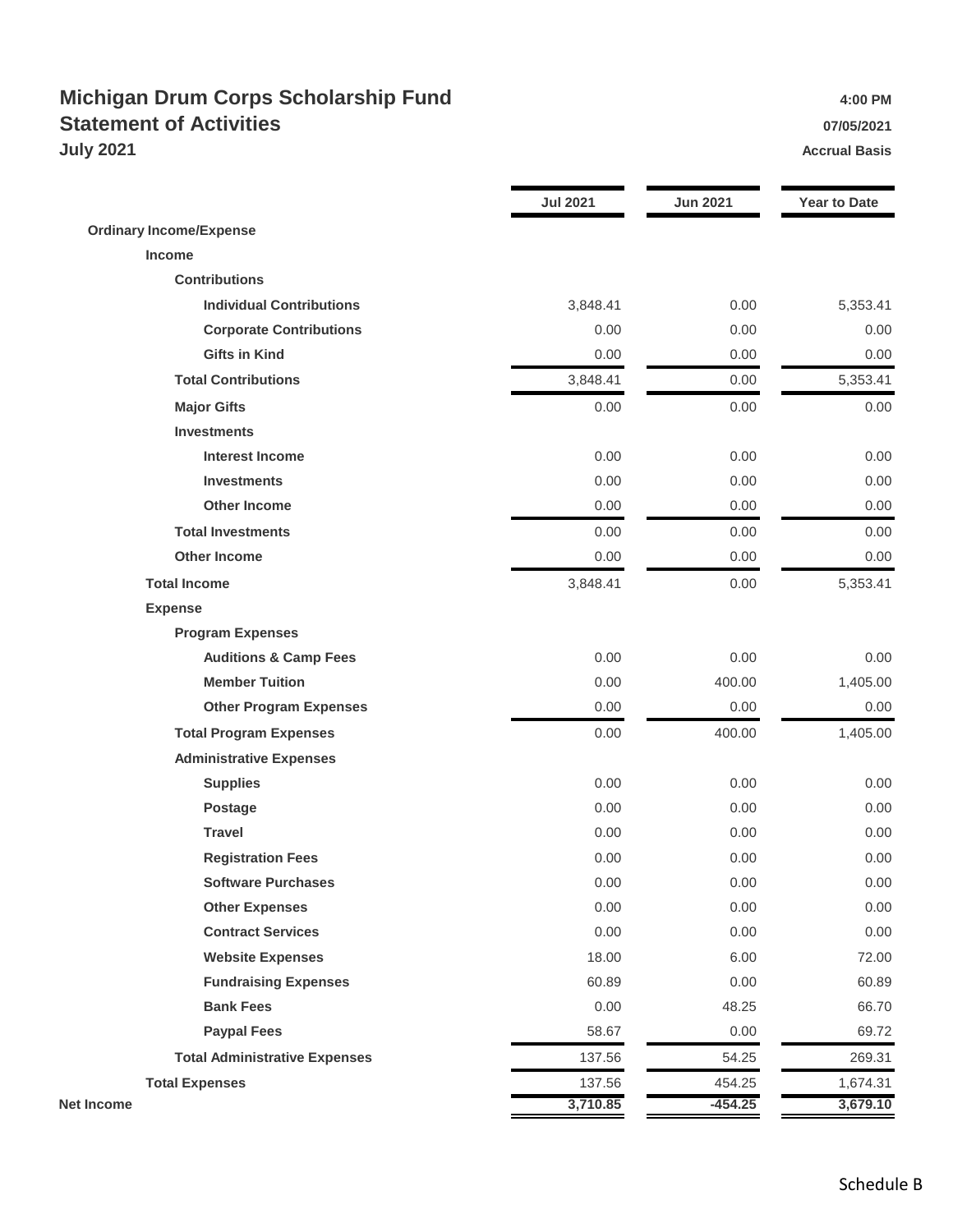## **Michigan Drum Corps Scholarship Fund 1.00 PM** 4:00 PM **Statement of Changes in Net Assets 1988 1997/05/2021**

**As of July 31, 2021 Accrual Basis** 

|                                                      | <b>Jul 2021</b> | <b>Jun 2021</b> | <b>Year to Date</b> |
|------------------------------------------------------|-----------------|-----------------|---------------------|
| <b>Total Unrestricted Revenues</b>                   | 50.00           | 0.00            | 1,555.00            |
| <b>Net Assets Released from Restriction</b>          | 0.00            | 0.00            | 0.00                |
| <b>Total Unrestricted Expenses and Losses</b>        | $-78.89$        | $-454.25$       | $-1,615.64$         |
| <b>Increase in Unrestricted Net Assets</b>           | $-28.89$        | $-454.25$       | $-60.64$            |
| <b>Donor Restricted Net Assets</b>                   | 0.00            | 0.00            | 0.00                |
| <b>Temporarily Restricted Net Assets</b>             | 0.00            | 0.00            | 0.00                |
| <b>Contributions</b>                                 | 0.00            | 0.00            | 0.00                |
| <b>Net Assets Released from Restriction</b>          | 0.00            | 0.00            | 0.00                |
| <b>Increase in Temporarily Restricted Net Assets</b> | 0.00            | 0.00            | 0.00                |
| <b>Permanently Restricted Net Assets</b>             | 0.00            | 0.00            | 0.00                |
| <b>Contributions</b>                                 | 3,798.41        | 0.00            | 3,798.41            |
| <b>Total Restricted Expenses and Losses</b>          | $-58.67$        | 0.00            | $-58.67$            |
| <b>Increase in Permanently Restricted Net Assets</b> | 3,739.74        | 0.00            | 3,739.74            |
| <b>Change in Net Assets</b>                          | 3,710.85        | $-454.25$       | 3,679.10            |
| <b>Beginning Net Assets:</b>                         | 1,932.08        | 2,386.33        | 2,418.08            |
| <b>Ending Net Assets:</b>                            | 5,642.93        | 1,932.08        | 6,097.18            |